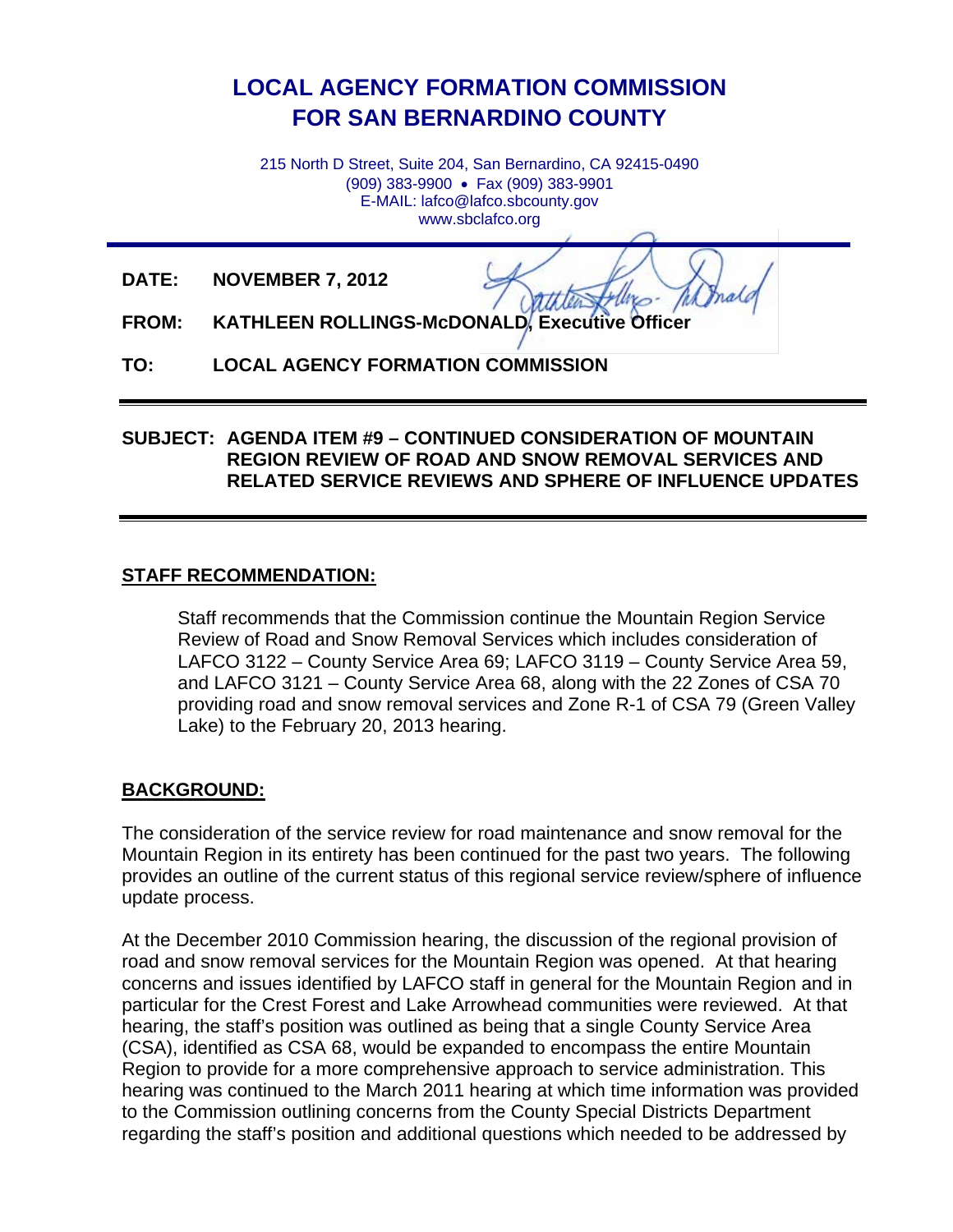the County Auditor/Controller. At the March hearing this review was continued to the June 15, 2011 hearing to be heard in conjunction with the anticipated final review for the Bear Valley Community of the Mountains. At the June hearing the matter was again continued to allow for completion of the needed information from County Departments and to receive the final determinations on special tax elections affecting CSA 59 and CSA 68 for new special taxes to fund road maintenance activities. The matter was scheduled for final consideration of the entire Mountain region on the September 28, 2011 hearing agenda.

On September 14, 2011, LAFCO staff received a request from Commissioner and Second District Supervisor Rutherford that the matter be continued to at least the February 15, 2012 hearing to allow for completion of the special tax election process associated with CSA 68 (included as a part of Attachment #1). In addition, the information needed from the County Auditor/Controller and Special District Department regarding audits and costs for operation were not yet complete as the adoption of the final budgets had not taken place. At that time the matter was continued to the February 15, 2012 hearing and again to this hearing.

As reported at the February 2012 hearing, questions regarding elections for special taxes to support road maintenance services and policies for these actions for the future had arisen. The County Administrative Office and Special Districts Department were looking into how these special tax election items will be handled in the future. It was identified to LAFCO staff that until the election matter was resolved, the County would not move forward with the special tax election for CSA 68 related to funding necessary road improvements. The determination on this tax matter is important to the overall discussion because CSA 68 is identified as the staff's recommended entity for expansion to encompass a single comprehensive County Service Area to provide road maintenance and snow removal services in the Mountain Region.

However, staff now understands that a new policy related to special tax elections will not be adopted by the County, in its place a standard operational practice will be utilized. As for the special tax election for CSA 68, that is currently being prepared for presentation to the registered voters in the district. In consultation with the staff of the County Special Districts Department, the materials needed to update the financial data for this regional service review will be provided, information on the new methodology for audit apportionment will be provided, and new information on the methodology for the calculation of general Special District Administrative costs to be apportioned to each district will be provided to LAFCO staff for its analysis. The receipt of this information is necessary to complete this review; therefore, staff is recommending that this matter be continued to the February 20, 2013 hearing.

## **CONCLUSION:**

For the Mountain Region Review of Road Maintenance and Snow Removal services, staff is recommending that the matter be continued to the February 20, 2013 hearing to allow for staff to evaluate the information to be provided on the standard practice for the